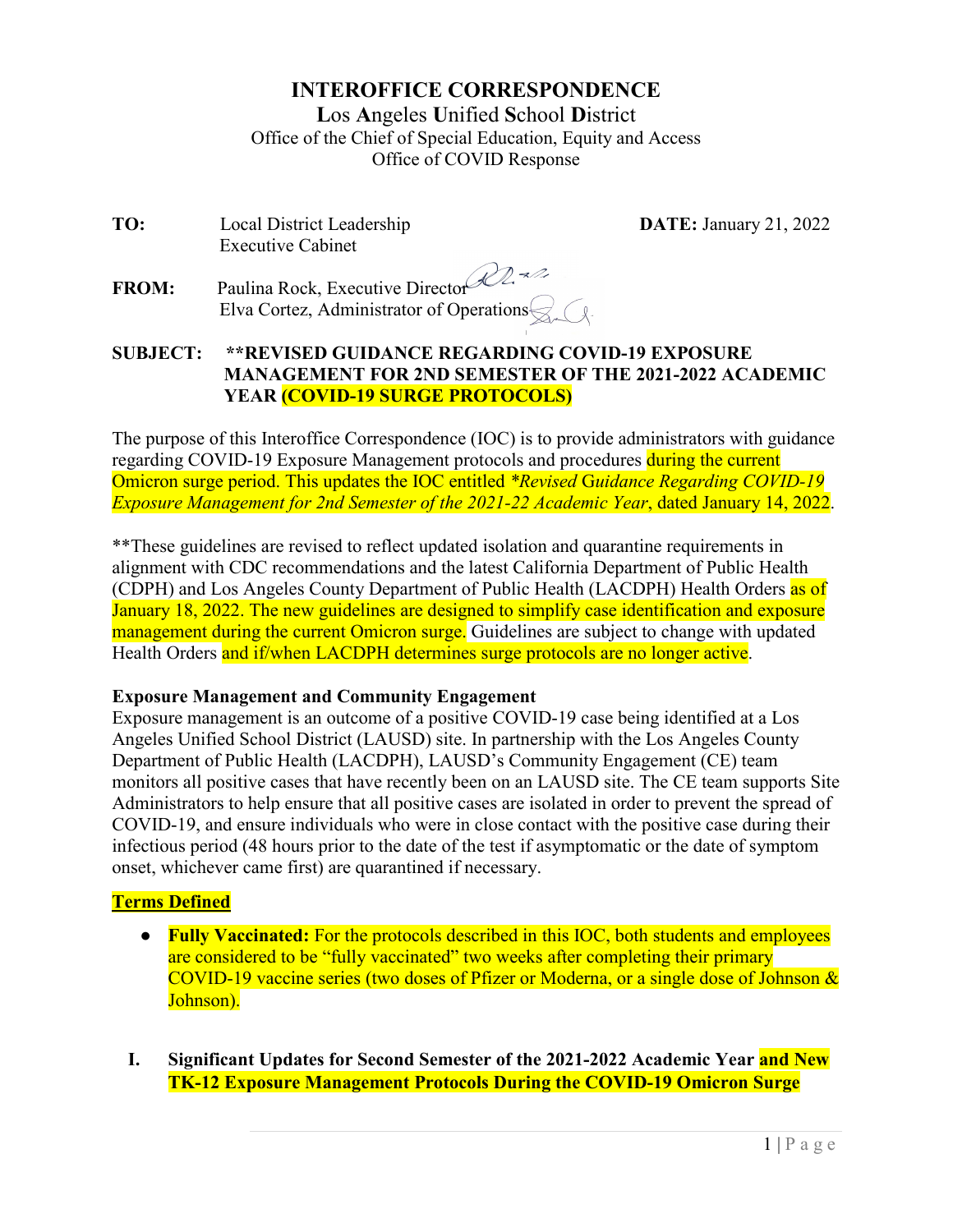**The following revised protocols are highlighted in this IOC and will take effect for Los Angeles Unified sites immediately and until further notice:** 

- A. [Temporary Suspension of Individual Contact Tracing at TK-12 Schools:](#page-2-0) Site Administrators are not required to identify individual close contacts for positive cases at their sites and will instead adopt a "group tracing" approach. **This suspension does not apply to Early Education students, including preschool, ETK, and PALS students.**
- B. [Temporary Suspension of Quarantine Protocols for Asymptomatic Individuals at](#page-2-1)  [TK-12 Schools:](#page-2-1) Asymptomatic TK-12 students will not need to be identified as Close Contacts if exposed to a positive case in a school setting, and will not be subject to modified *or* at home quarantine protocols. These students will be allowed to remain in school. Quarantine at home applies only to non-TK-12 students, symptomatic close contacts, and those with household exposure who are not fully vaccinated or recovered from COVID-19 in the past 90 days.. **This guidance from LACDPH does not apply to Early Education students, including preschool, ETK, and PALS students.**
- C. Shortened [Isolation for Positive Individuals:](#page-3-0) Individuals who test positive may be released from isolation on Day 6, provided any symptoms are improving, are fever-free for the past 24 hours without fever-reducing medication, and have a negative (antigen) test result from a test taken on or after Day 5. **This protocol also applies to Early Education students, including preschool, ETK, and PALS students.**
- D. [Shortened Quarantine for Close Contacts:](#page-4-0) Individuals required to quarantine can be released early from quarantine on Day 6, provided they remain asymptomatic and have a negative test result taken on or after Day 5. **This protocol also applies to Early Education students, including preschool, ETK, and PALS students**.
- E. [Quarantine Guidance for Household Close Contacts:](#page-5-0) Students with a household member who tests positive must remain at home for a minimum of 10 days following the date of the household member's positive test. Students are exempt from quarantine when they are fully vaccinated, or recovered from a confirmed positive COVID-19 test in the past 90 days. Students begin their official quarantine period (Day 1) on the date the positive household member is cleared to return to school or work. **This protocol also applies to Early Education students, including preschool, ETK, and PALS students.**
- F. [Surgical-Grade Mask Requirement for Employees and Students:](#page-6-0) All employees must wear surgical-type masks or higher-level PPE (e.g., KN95 or N95 respirator masks). Beginning the week of January 24th, and until further notice, students are required to wear well-fitting, non-cloth masks of multiple layers with a nose wire. Masking is required for all individuals, regardless of vaccination status, indoors and outdoors. Unmasking is allowed only during eating and drinking, and should occur distanced from others. **This protocol also applies to Early Education students, including preschool, ETK, and PALS students.**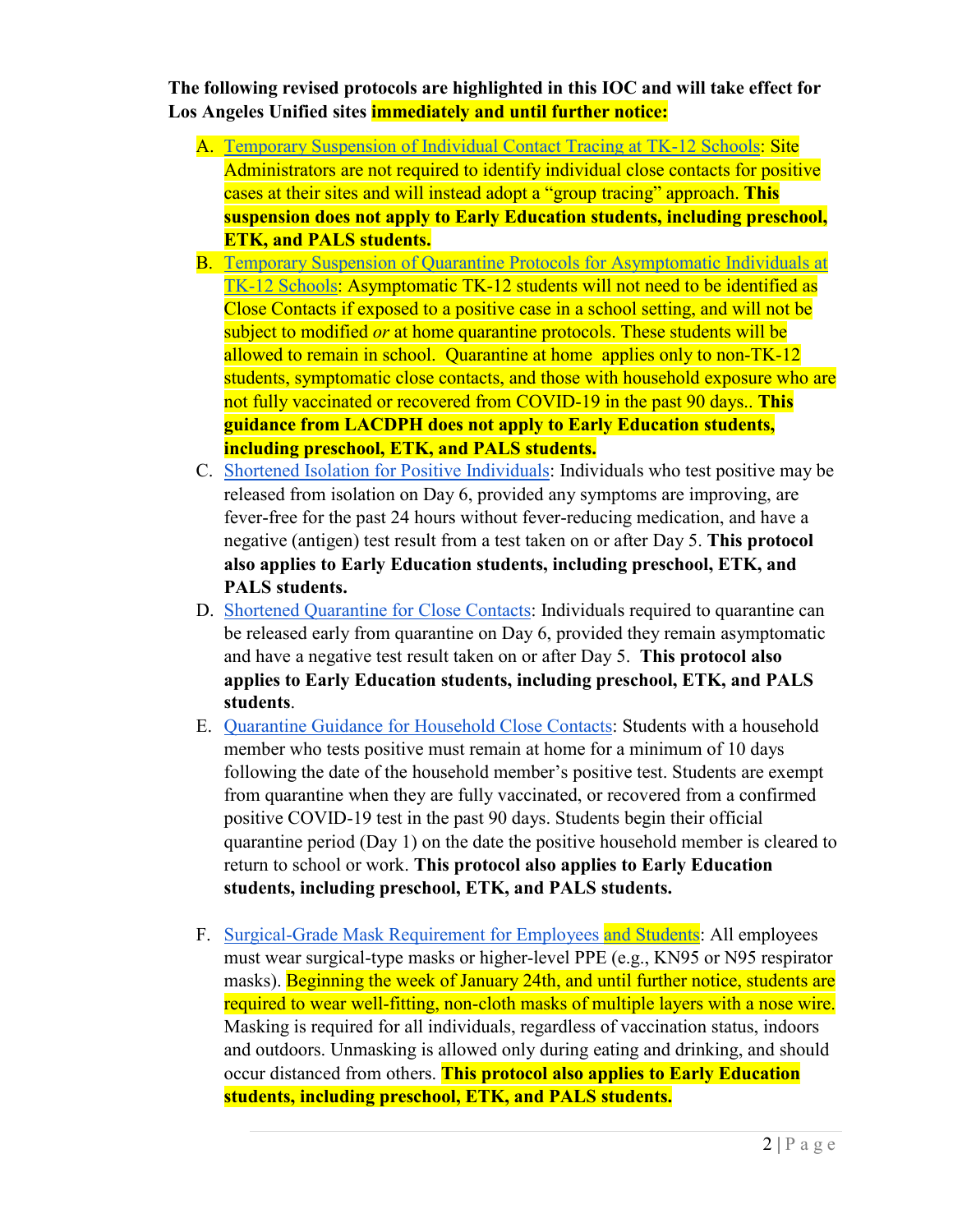# <span id="page-2-0"></span>**II. Detailed Guidance on TK-12 Exposure Management Protocols During the COVID-19 Omicron Surge**

A. Temporary Suspension of Individual Contact Tracing and Adoption of Group Tracing at TK-12 Schools

Site Administrators at TK-12 Schools are not responsible for identifying individual close contacts or submitting IEM Reports for positive case exposures that occur in a school setting. Instead, schools will adopt a "group tracing" approach after a positive case is identified.

#### 1. **Site Administrators or their designee shall**:

- a. Identify groups (e.g., classrooms) who shared the same indoor airspace at school for at least 15 consecutive minutes (within 24 hours) of the positive case, and
- b. Notify the entire relevant group(s) of potential exposure to a positive case, and
- c. Provide instructions on actions that should be taken. This notification can be done by email or Schoology messages to the identified group. (See Attachment A: [General Exposure](https://docs.google.com/document/d/1U2mAaEda7DUHVpKrXBaahhhCmxSmxWOdMg3jU7sJK4E/copy)  [Notification Letter Template\)](https://docs.google.com/document/d/1U2mAaEda7DUHVpKrXBaahhhCmxSmxWOdMg3jU7sJK4E/copy)

# AND/OR

- d. Send a one-time notification letter on Monday, January 24, 2022, to their entire school community with precautions that should be taken by all students and employees at all times, during the current surge period. (See Attachment A: [General Exposure Notification](https://docs.google.com/document/d/1U2mAaEda7DUHVpKrXBaahhhCmxSmxWOdMg3jU7sJK4E/copy)  [Letter Template\)](https://docs.google.com/document/d/1U2mAaEda7DUHVpKrXBaahhhCmxSmxWOdMg3jU7sJK4E/copy)
- 2. **Site Administrators or their designee must** submit an IEM Report to create Close Contact cases for the following individuals because these groups are required to quarantine at home following an exposure:
	- a. All Early Education students, including preschool, ETK, and PALS students - unless recently recovered from a positive COVID-19 test result in the last 90 days;
	- b. Students exposed at home to a positive household member *and* who are not fully vaccinated or recently recovered from a positive COVID-19 test result in the last 90 days.
- <span id="page-2-1"></span>B. Temporary Suspension of Quarantine Protocols for Asymptomatic Exposed **Individuals**

TK-12 students who are exposed to a positive case while in school but remain asymptomatic will not need to be identified as Close Contacts in the IEM Reporter App. These students will not be subject to modified, or at home,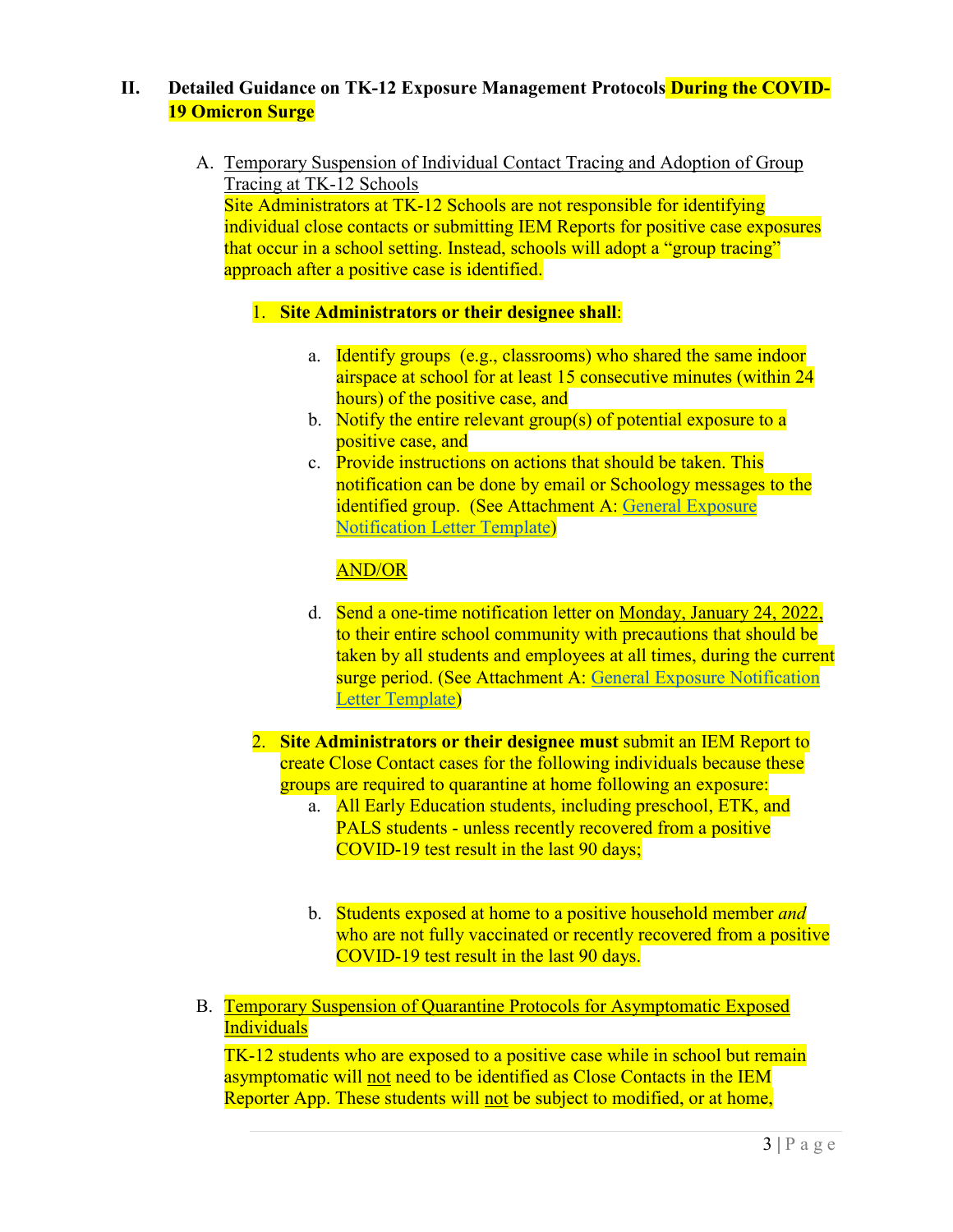quarantine protocols. Exposed students will remain at school and continue participation in all extracurricular activities.

Individuals currently under modified quarantine orders, and non-boosted employees currently in at-home quarantine as a result of household exposure, may be released from quarantine effective immediately, if they are asymptomatic.

**Site Administrators or their designee shall** ensure that *all* TK-12 students and employees on campus adhere to the following rules, regardless of exposure or vaccination status:

- 1. Wear upgraded masks at all times
	- a. Employees must wear surgical-type masks or higher-level PPE (e.g., KN95 or N95 respirator masks).
	- b. Students must wear a well-fitting, non-cloth mask of multiple layers of non-woven material with a nose wire.
	- c. Masks must be worn at all times, both indoors and outdoors, including during sports and extracurricular activities.
	- d. Eating or drinking should happen distanced from others.
- 2. Test weekly
	- a. All students and employees will participate in regular weekly COVID-19 testing at school.
	- b. No additional testing is required for asymptomatic individuals.
	- c. If a student does not participate in the mobile testing program on campus, they must test and upload the external lab-confirmed PCR test result via Daily Pass, on a weekly basis.
	- d. Students who had a positive COVID-19 test in the past 90 days are exempt from testing.
- 3. Monitor symptoms
	- a. If a student or employee develops COVID-19 symptoms, they must remain at home and test immediately.
	- b. Individuals may test at an LAUSD drive-up symptomatic testing site or by getting a PCR test with an external healthcare provider. If they test positive, they must follow [isolation protocols.](https://drive.google.com/file/d/1oddt9FU_ND6cwZ85Hrz0c4CNmbiQ_8S1/view)

**There may be school-specific situations when LACDPH determines that a group of students is required to quarantine at home after exposure as a result of an outbreak investigation. Principals and families will be immediately notified in this event.**

<span id="page-3-0"></span>C. Shortened Isolation Periods for Positive Individuals

All individuals who test positive for COVID-19 must isolate at home for at least 5 days. "Day 0" represents the date that the positive test was taken. "Day 1" represents the day after the positive test was taken.

1. **Site Administrators or designee shall** provide positive employees and families of positive students with Los Angeles Unified's [isolation](https://drive.google.com/file/d/1oddt9FU_ND6cwZ85Hrz0c4CNmbiQ_8S1/view)  [protocols.](https://drive.google.com/file/d/1oddt9FU_ND6cwZ85Hrz0c4CNmbiQ_8S1/view)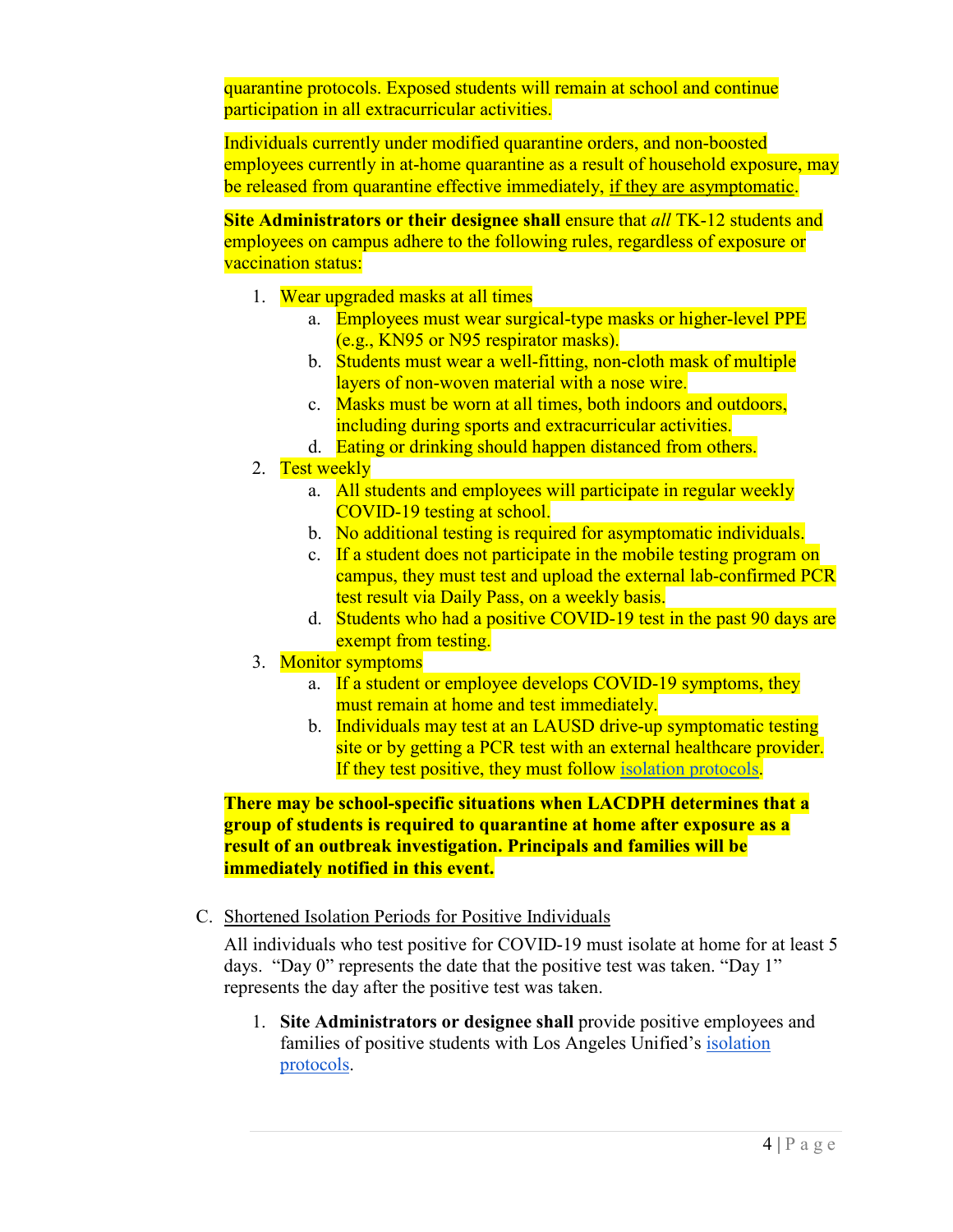- a. Individuals who test positive may be released from isolation on Day 6, provided any symptoms are improving, they are fever-free for the past 24 hours without fever-reducing medication, and they have a negative (antigen) test result from a test taken on or after Day 5. (See Attachment B: [Isolation and Quarantine Calendars\)](https://drive.google.com/file/d/1cOn6dOorsPbthVYyYE10uceStdHdvd4w/view?usp=sharing)
- b. Individuals should test with an antigen test on or after Day 5, as PCR tests may continue to read positive even after an individual is no longer infectious.
- 2. **Site Administrator or designee shall** provide positive individuals with information on where to receive an optional rapid antigen test in order to be released early from isolation on Day 6. (See Attachment C: [LAUSD](https://drive.google.com/file/d/1GGP24etjaxo5XuceZQzUzRMCCioAUrLR/view?usp=sharing)  [COVID-19 Testing Location Information\)](https://drive.google.com/file/d/1GGP24etjaxo5XuceZQzUzRMCCioAUrLR/view?usp=sharing)
	- a. Between Day 5 and Day 10 of isolation, positive individuals may visit a designated LAUSD "Isolation Testing Site for Return to School/Work" to pick up a rapid antigen test kit to self-administer at home, or to have a rapid test administered. Sites can be found at [https://achieve.lausd.net/covidtestingappt;](https://achieve.lausd.net/covidtestingappt) appointments are not required.
	- b. Rapid tests will **only** be distributed to LAUSD employees or students with a recent positive test result. Individuals are encouraged to bring proof of their recent positive test result to the testing site to receive a rapid antigen test.
	- c. Individuals may also take any [FDA-approved](https://www.fda.gov/medical-devices/coronavirus-disease-2019-covid-19-emergency-use-authorizations-medical-devices/in-vitro-diagnostics-euas-antigen-diagnostic-tests-sars-cov-2) at-home antigen test.
	- d. All rapid antigen test results must be uploaded by the individual into the Daily Pass. (See Attachment D**:** [Uploading External Test](https://drive.google.com/file/d/1E1V_cWCrn8h0Tf5E_DFaU0dbSdakNVmI/view?usp=sharing)  [Results\)](https://drive.google.com/file/d/1E1V_cWCrn8h0Tf5E_DFaU0dbSdakNVmI/view?usp=sharing)
- 3. If an individual tests positive on a rapid antigen test between Day 5 and Day 10, they should not test again.
	- a. They should remain at home and complete a full 10 days of isolation.
	- b. If an individual completes a full 10 days of isolation, there is no need for them to test in order to return to campus on Day 11.
	- c. Individuals can return provided any symptoms are improving, and they are fever-free for the past 24 hours, without fever-reducing medication.
- <span id="page-4-0"></span>D. Shortened Quarantine for Close Contacts Subject to Standard At Home **Quarantine**

Quarantine periods begin *the day after* the last day the individual was exposed to the positive case. "Day 0" represents the last day the individual was in close contact with the positive case. "Day 1" represents the first day after the last exposure occurred (the first day the individual is no longer in close contact with the positive case), "Day 5" represents five days after the last exposure, and so on.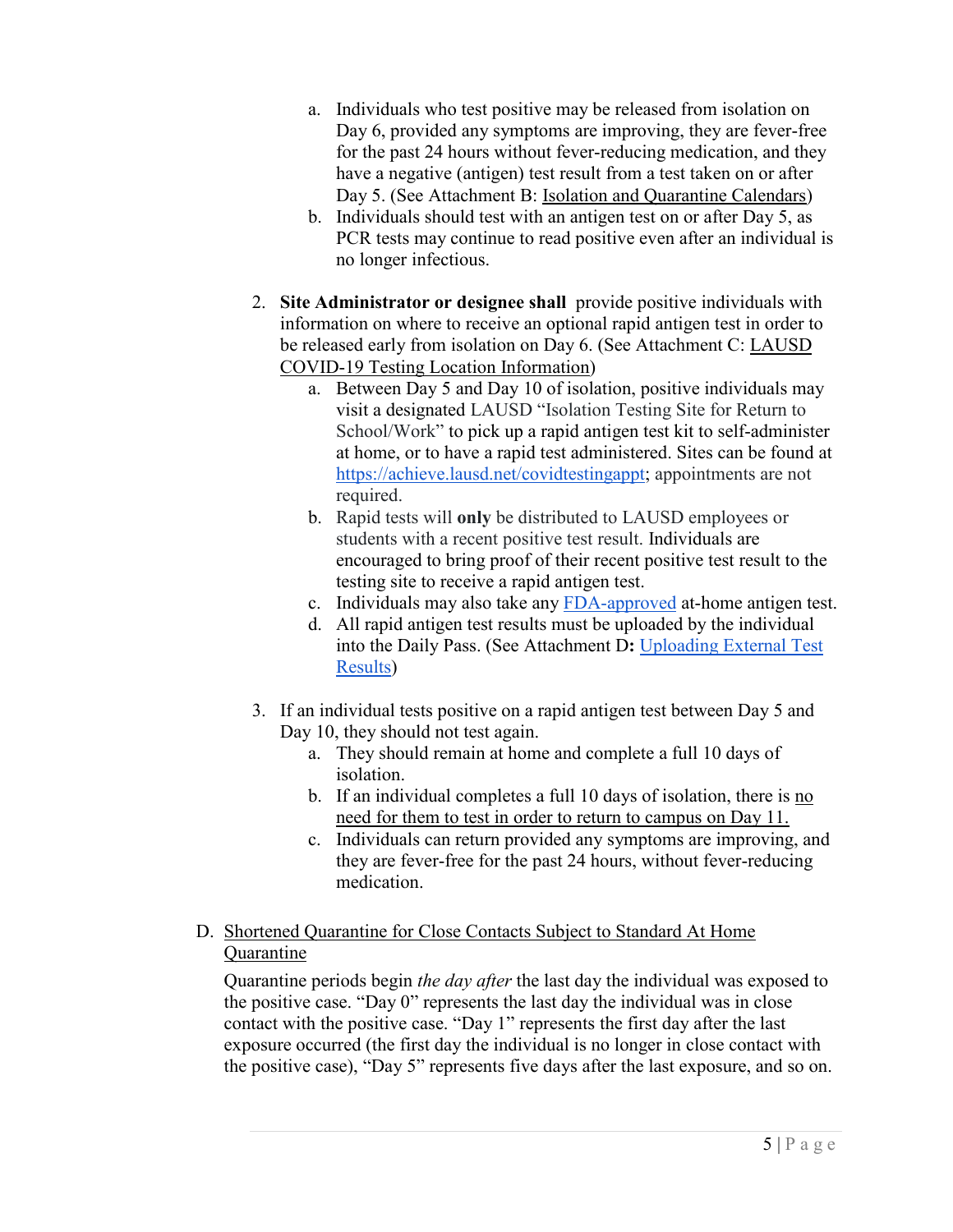- 1. **Site Administrators or designees must** submit an IEM Report to create Close Contact cases for individuals who are required to quarantine at home after exposure as follows:
	- a. All Early Education students, including preschool, ETK and PALS students - unless recently recovered from a positive COVID-19 test result in the last 90 days.
	- b. Students exposed at home to a positive household member *and* who are not fully vaccinated or recently recovered from a positive COVID-19 test result in the last 90 days.

Students in home quarantine may end their quarantine period as early as Day 6, if they have no symptoms and test negative with a test taken on or after Day 5. Tests can be either a lab-confirmed PCR test or rapid antigen test. (See Attachment C: [LAUSD COVID-19 Testing Location Information\)](https://drive.google.com/file/d/1GGP24etjaxo5XuceZQzUzRMCCioAUrLR/view?usp=sharing)

If they do not take a test on or after Day 5, the student must remain in quarantine for a full 10 days after exposure. If quarantined for a full 10 days, a negative test result is not required to return to school, provided the individual remains asymptomatic.

<span id="page-5-0"></span>E. Quarantine Guidelines for Household Close Contacts with Continuous Exposure

Students with a sibling or household member who tests positive must quarantine at home, *unless* they are asymptomatic and:

- 1. Fully vaccinated, and/or
- 2. Recently recovered from a positive COVID-19 test in the past 90 days

Household close contacts with continuous exposure to a household positive must remain at home for a **minimum of 10 days** following the date of the household member's positive test. They must stay at home for the duration of the positive household member's isolation period. Close contacts then begin their official quarantine period (Day 1) on the date the positive individual is cleared to return to school or work (Day 6, with a negative rapid antigen test result taken on Day 5, or Day 11, if the positive individual does not test or tests positive on Day 5). Close contacts should test on Day 5 of their official quarantine period (Day 10 after the positive individual's positive test date), to return to school or work on Day 6 with a negative result. (See Attachment B: [Isolation and Quarantine Calendars\)](https://drive.google.com/file/d/1cOn6dOorsPbthVYyYE10uceStdHdvd4w/view?usp=sharing)

- 1. In the event that a Site Administrator is notified that a student has a continuous exposure to a household positive case and is required to quarantine at home, **Site Administrator or designee shall**:
	- a. Provide the family with [LACDPH guidelines for home quarantine;](http://publichealth.lacounty.gov/acd/docs/COVHomeQuarantine.pdf)
	- b. Submit a Daily Pass case into the IEM Reporter App (See Attachment F2: [IEM Reporter App Job Aid -](https://drive.google.com/file/d/1DR5hGDf5ZZPkhbTa0S_d5XGlwScREzJc/view) Household Offsite [Case Creation\)](https://drive.google.com/file/d/1DR5hGDf5ZZPkhbTa0S_d5XGlwScREzJc/view);
	- c. Update the Last Date of Exposure using the date of the positive household member's last day of isolation, *if known*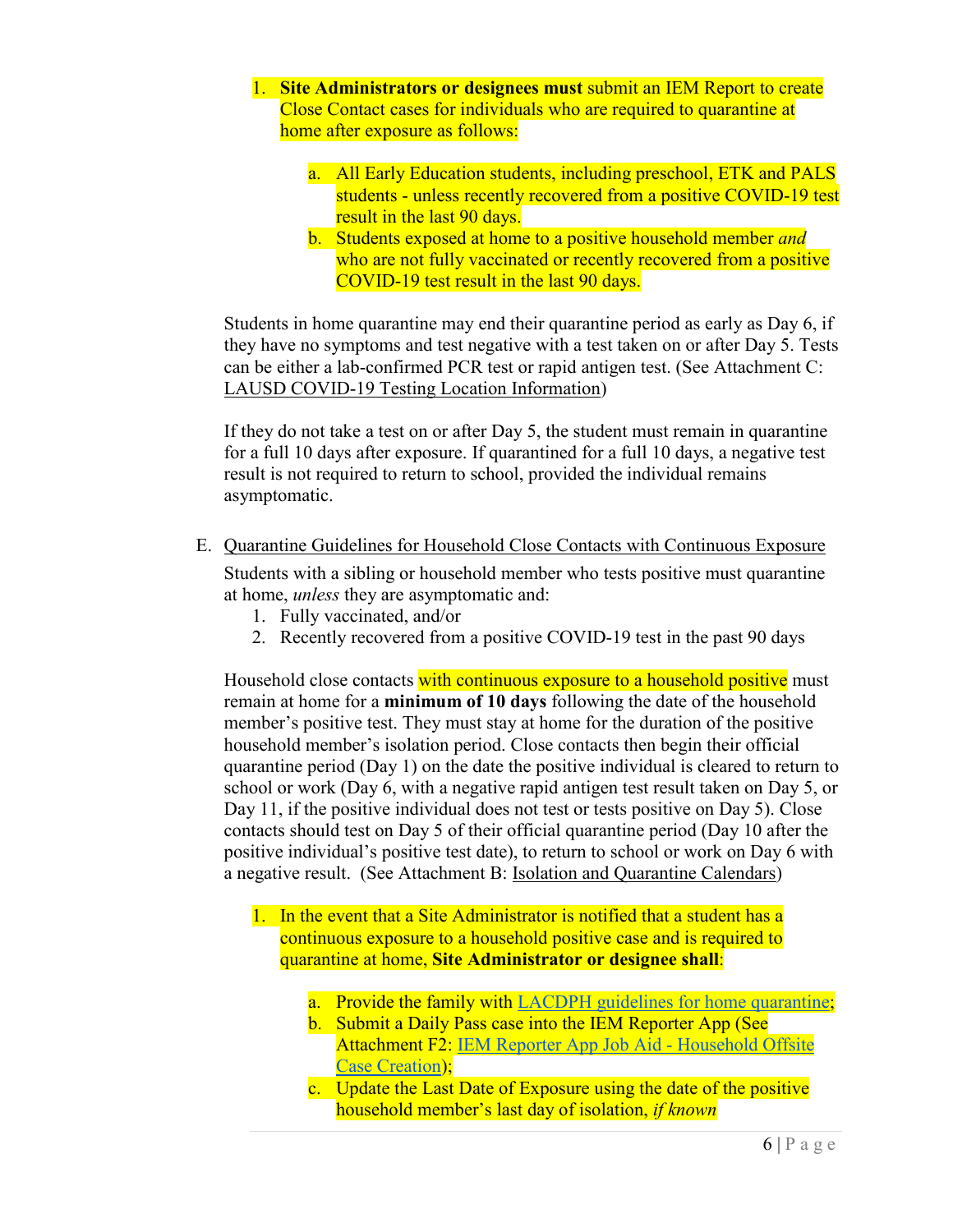Positive household members must consistently wear an upgraded, surgical-style mask at home for a full 10 days following the date of their positive test, even if they are allowed to return to school or work on Day 6. If this condition cannot be met, the household close contact must delay the start of their official quarantine until Day 11 (11 days after the date of the positive test becomes Day 1 of quarantine).

<span id="page-6-0"></span>F. Surgical-Grade Mask Requirement for Employees and Students

Beginning the week of Monday, January 10, 2022, all employees must wear surgical-type masks or higher-level PPE (e.g., KN95 or N95 respirator masks). Employees may no longer wear a cloth mask by itself at a District site. A cloth mask may be worn over a surgical-style disposable mask as a layer to "doublemask." Mask should fit well and provide adequate protection. (See Attachment E: [Updated Masking Requirements\)](https://achieve.lausd.net/cms/lib/CA01000043/Centricity/Domain/318/Updated_Mask_Requirement_0122_FINAL.pdf)

Beginning the week of Monday, January 24th and until further notice, students are required to wear well-fitting, non-cloth masks of multiple layers with a nose wire.

## 1. **Site Administrators or designees shall**

- a. Make disposable masks available to students and employees in need of one at the entry of their campus.
- b. Submit an Emergency Order to request additional supply of masks, if needed

Masking is required for all individuals, regardless of vaccination status, indoors and outdoors. Eating and drinking should happen distanced from others.

## **III. Reporting and Monitoring Confirmed Positive Cases**

A. Daily Pass Principal's Dashboard

**Site Administrator or designee shall** use the Principal's Dashboard to determine when students or employees are cleared to return to school or work after testing positive.

- 1. All students and employees should complete the Daily Pass screening questions and have their QR codes scanned to document their entrance onto campus each day.
- 2. Students with a recent positive test result, or who are required to quarantine at home, will appear as "Disallowed" in the Principal's Daily Pass Dashboard. They will not be allowed to generate a Daily Pass QR code.
- 3. Confirmed positive cases will have their cases automatically closed after they have completed their 10-day isolation period, or after they have submitted a negative antigen test result taken between Day 5 and Day 10.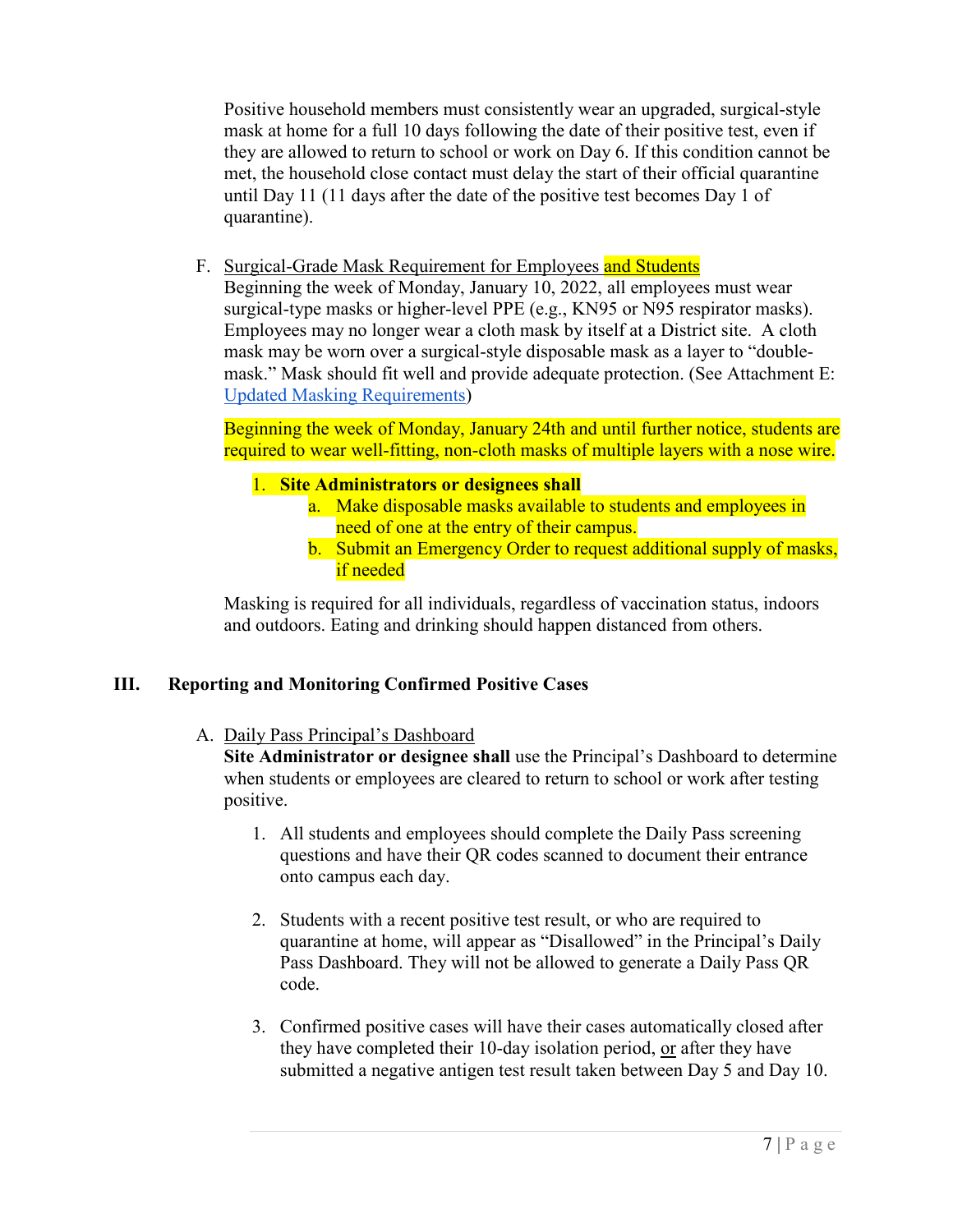- a. An antigen or PCR test is not necessary to return to school or work after 10 days have passed since the date of the individual's positive test.
- b. CE entry or exit interviews to return to school or work are not required.
- c. Administrators will be informed when the student or employee is eligible to return to school or work via the Principal's Daily Pass Dashboard.
	- i. When cleared to return, the Principal's Daily Pass Dashboard will indicate "Allowed" and show their case as "Closed".
	- ii. The student or employee will be required to respond to the health screening questions prior to entry.
- d. After returning to school, individuals who have previously tested positive should not test for 90 days after the date of their positive test.
- B. Positive Case Initially Identified by Administrator/Designee

If a Site Administrator or designee is informed by a parent/guardian that a student tested positive for COVID-19, *and the positive test result is not reflected in the Principal's Daily Pass Dashboard*, **the Site Administrator or designee shall**:

- 1. If there is documentation of the positive COVID-19 PCR test (e.g. an external, non-LAUSD test result, or physician's diagnosis confirming the individual is COVID-19 positive), then:
	- a. The Site Administrator can report the positive case using the IEM Reporter App.
	- b. The Site Administrator or designee should direct the positive individual to isolate at home, and either instruct the individual to immediately upload their external test result to LAUSD's Daily Pass portal **or** upload the test result on their behalf through the IEM Reporter App. (See Attachment F3: [IEM Reporter App Job](https://drive.google.com/file/d/1OCJowzBefYZjJGWwidgCElqvoRSPeGH2/view?usp=sharing)  Aid - [Test Submittal\)](https://drive.google.com/file/d/1OCJowzBefYZjJGWwidgCElqvoRSPeGH2/view?usp=sharing)
- 2. If there is no documentation of the external positive test result:
	- a. A case cannot be generated using the IEM Reporter App.
	- b. The individual should be instructed to contact the lab that administered the test to provide a copy of the result, or have the individual retest, preferably at an LAUSD symptomatic COVID-19 testing site. (See Attachment C: [LAUSD COVID-19 Testing](https://drive.google.com/file/d/1GGP24etjaxo5XuceZQzUzRMCCioAUrLR/view?usp=sharing)  [Location Information–](https://drive.google.com/file/d/1GGP24etjaxo5XuceZQzUzRMCCioAUrLR/view?usp=sharing)vehicle required)
	- c. The Administrator should direct the individual to isolate at home until documentation of a positive test result can be provided.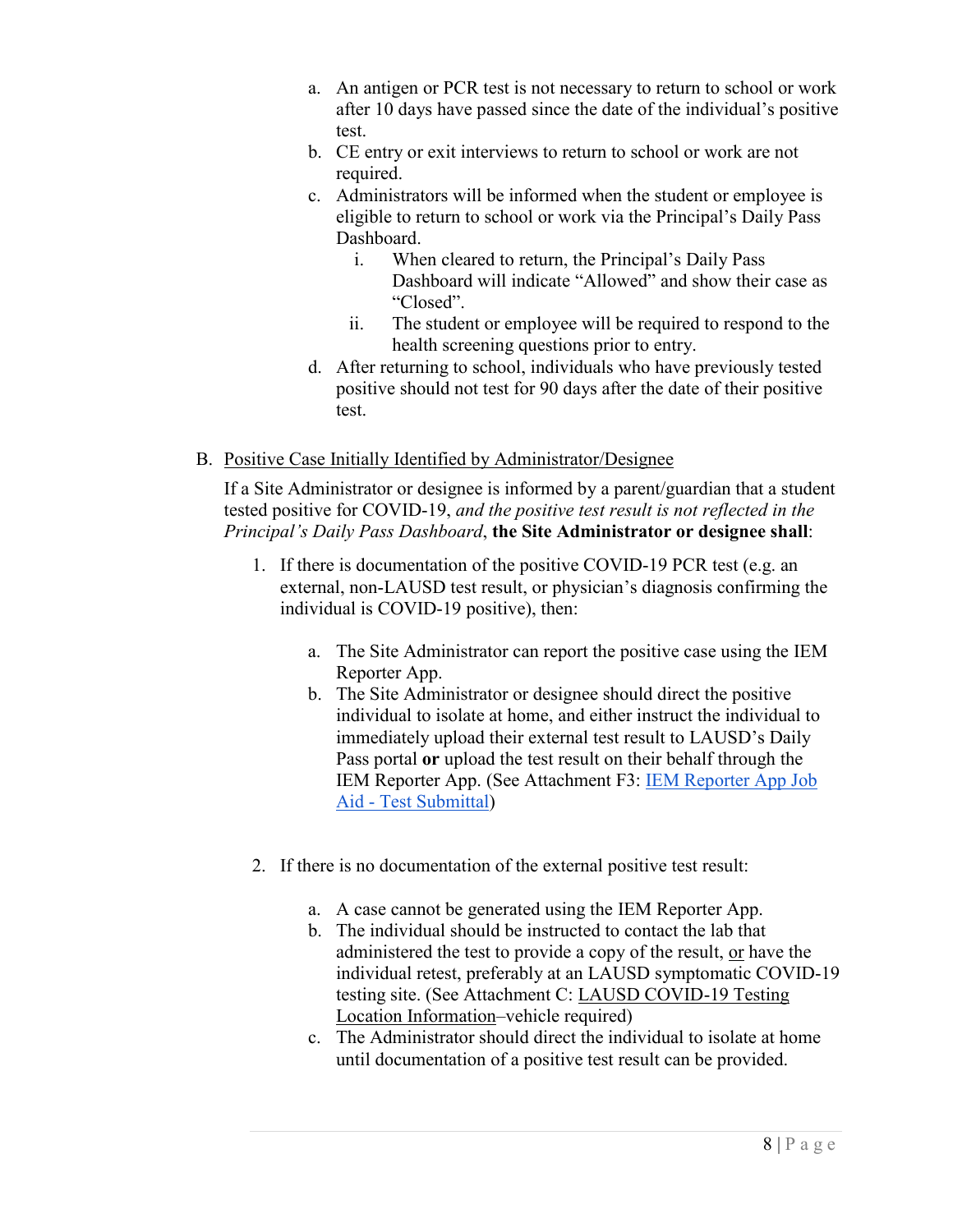# C. Symptomatic Individuals Without a Confirmed Positive Test

Individuals who report COVID-19 symptoms in the Daily Pass health screening, prior to entering campus, will not be able to generate a Daily Pass QR code, regardless of vaccination status.

- 1. In the event of COVID-19 symptom onset *during the school day* (after a Daily Pass has already been generated), Site Administrators should follow [LACDPH's Decision Pathways](http://www.publichealth.lacounty.gov/media/Coronavirus/docs/education/ScreeningEducationSettings.pdf) protocols.
- 2. A staff member wearing a medical-grade mask should:
	- a. Escort the symptomatic individual to the dedicated isolation area immediately (ideally outdoors);
	- b. Provide the individual with a medical-grade mask;
	- c. Contact a parent/guardian to ensure the student is picked up and taken home as soon as possible;
	- d. Monitor the student in the isolation area until they are picked up
- 3. Symptomatic individuals must stay home until fever-free for 24 hours without the use of fever-reducing medication and symptoms have improved.
- 4. Symptomatic individuals are encouraged to get tested for COVID-19 as soon as possible, preferably at an LAUSD symptomatic COVID-19 testing site (See Attachment C: [LAUSD COVID-19 Testing Location](https://drive.google.com/file/d/1GGP24etjaxo5XuceZQzUzRMCCioAUrLR/view?usp=sharing)  [Information–](https://drive.google.com/file/d/1GGP24etjaxo5XuceZQzUzRMCCioAUrLR/view?usp=sharing)vehicle required)
	- **a. If a symptomatic individual has already recovered from a confirmed COVID-19 case in the previous 90 days, they are exempt from testing for 90 days after their initial positive test result. If they do wish to test, they should only use a rapid antigen test (not PCR test).**
	- b. If a symptomatic individual tests negative for COVID-19, or receives a non-COVID-19 diagnosis from a medical provider, the individual can return to school or work once symptoms have improved, and they are fever-free for 24 hours, without the use of fever-reducing medication.
	- c. If the symptomatic individual tests positive for COVID-19, the Site Administrator or designee shall follow the procedures for a confirmed positive case.
- 5. Site Administrators are **not** required to report "suspected" (symptomatic unconfirmed) cases in the IEM Reporter, as the Daily Pass health screening questions, and subsequent PCR testing, will determine whether or not the individual is "Allowed" to enter campus.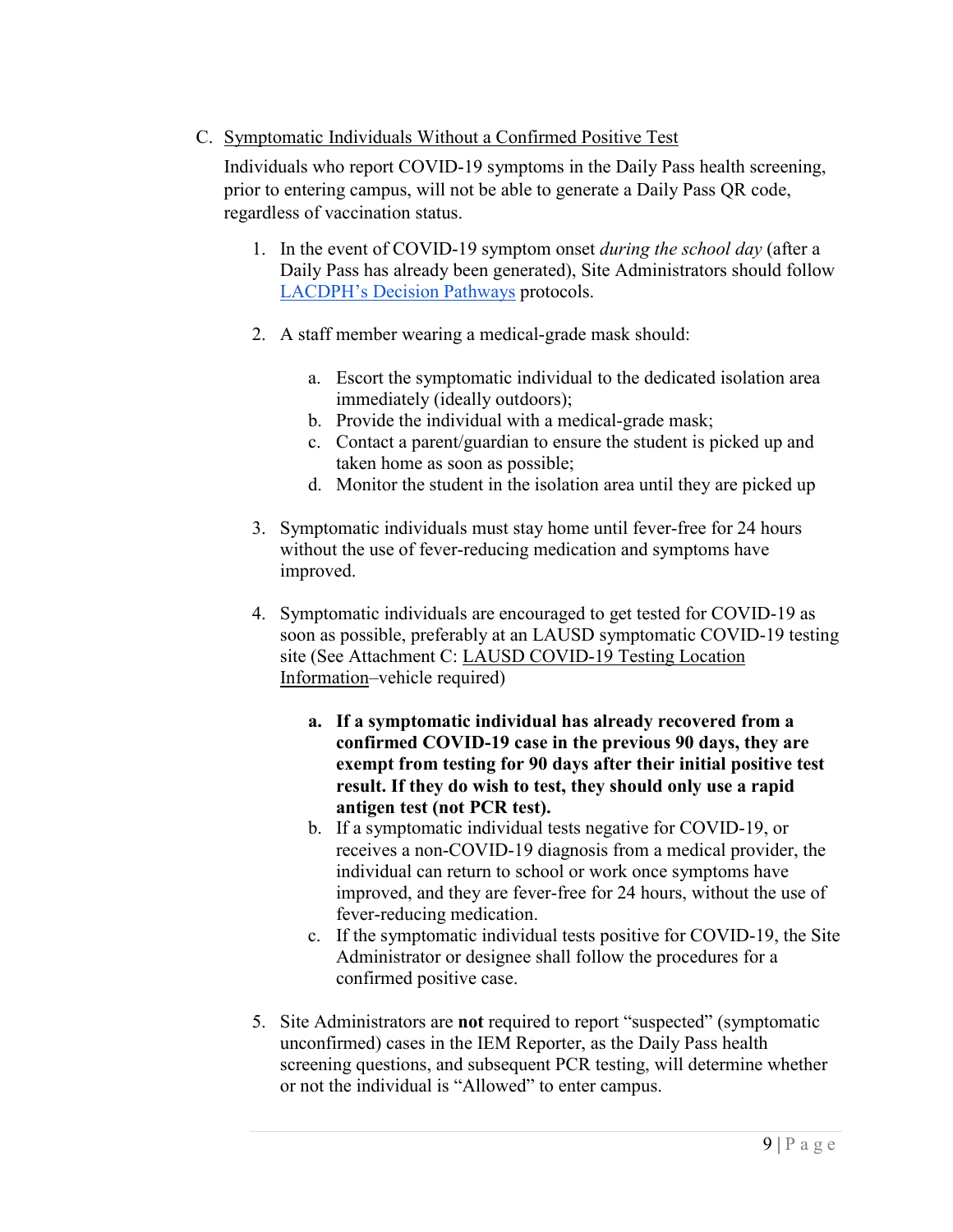#### **IV. Partial or Whole School Closure**

School closure authority is limited to the Superintendent and the Los Angeles County Department of Public Health (LACDPH). LACDPH will initiate an outbreak investigation when three or more epidemiologically linked ("epi-linked") cases at a school or work location are identified. Positive cases are considered epi-linked when affected individuals were present at some point, in the same setting, during the same time period while they were infectious. When an outbreak is identified, LACDPH will work with the Superintendent to determine when and if closure of a classroom or school is necessary or required.

If there are questions about potential transmission or outbreaks on a school campus, Site Administrators or designees can contact the CE Team for guidance at (213) 725-5637 from 6:00 a.m. to 9:00 p.m. Monday through Friday, 8:30 a.m. to 4:00 p.m. Saturday and Sunday, or email at CE@lausd.net. See resources below for Principal's Zoom link.

#### **V. Required Notifications**

The count of active positive cases at each school campus are reported on the school's COVID-19 Testing Report Card at [achieve.lausd.net/covidreportcard.](http://achieve.lausd.net/covidreportcard) All employees assigned to the site, those who *generate a Daily Pass, or are scanned in at a school campus or office,* will receive an AB-685 notification (email communication) when there is a positive case at the facility. Bargaining units of a positive case are also automatically notified. Principals are not required to send additional notification to staff but may opt to do so. A template letter that may be used for notifying a class, or the whole school, regarding a positive COVID-19 case is available [here.](https://docs.google.com/document/d/1KbpJzK_V1Zw3WPoREWztjlBmdVSwHqfQ/copy)

Additionally, a new Positive Test Case Subscription Notification is available for all administrators and designees, who currently have access to the Daily Pass Dashboard. To subscribe to a school's notification system through Daily Pass, please see Attachment G: [Subscribing to Positive Case Text Notifications.](https://drive.google.com/file/d/18UwnsjOO1X0UBcfHY0KDjmAxF99f0WWS/view?usp=sharing)

#### **VI. Travel Recommendations and Exposure Management**

Los Angeles Unified is adhering to the LACDPH's recommendations and following the Centers for Disease Control and Prevention (CDC) travel guidelines. COVID-19 testing is not required following travel.

This guidance is subject to change based on updated guidance from the Los Angeles County Department of Public Health. Please continue to monitor their website for updates: [http:// publichealth.lacounty.gov/media/coronavirus/traveladvisory.htm.](http://www.publichealth.lacounty.gov/media/coronavirus/traveladvisory.htm)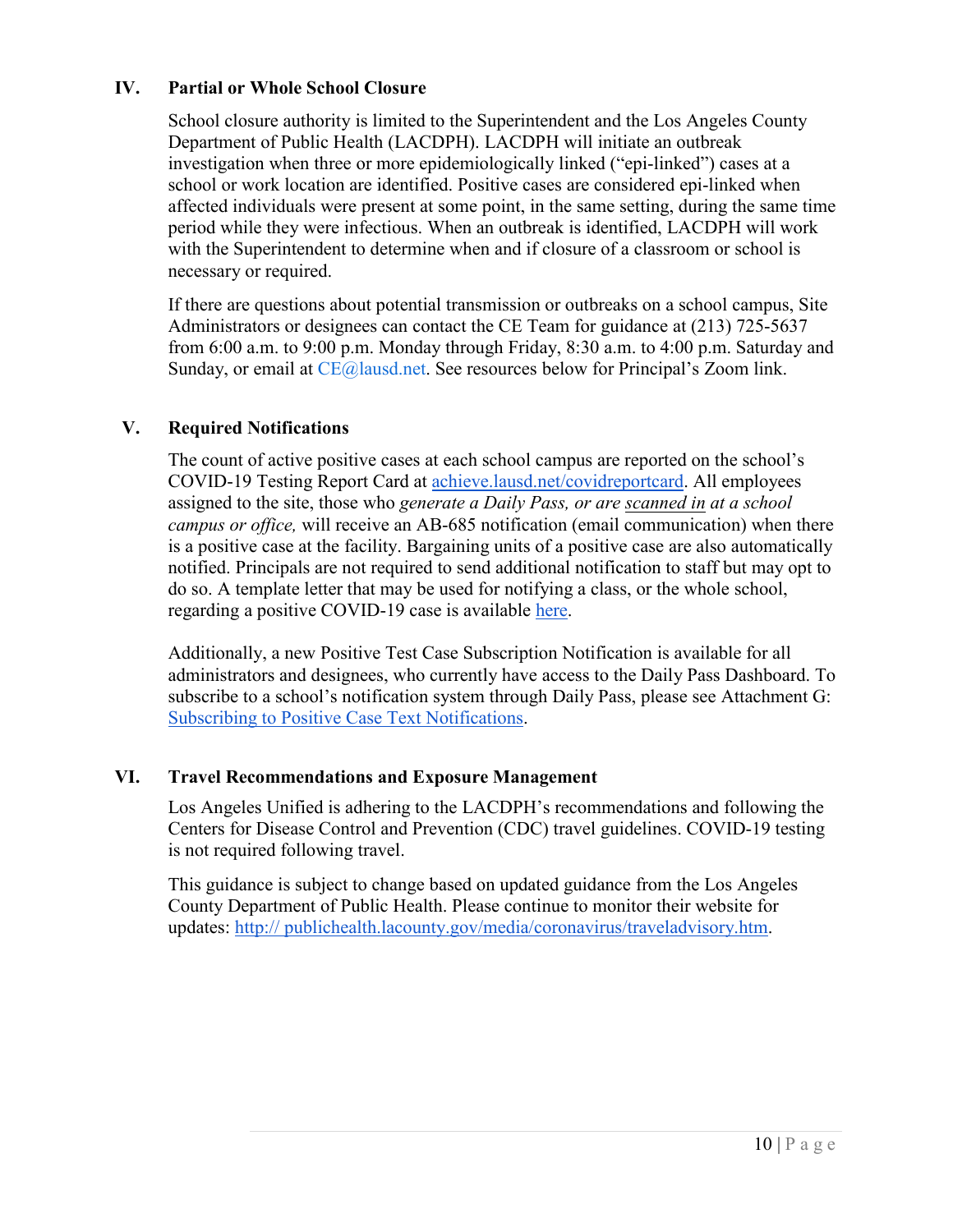#### **Community Engagement Team Contact Information**

If you have questions regarding Community Engagement, please contact the Principal Administrative Assistant supporting your Local District.

| <b>Office of COVID Response Community Engagement Support Services</b><br>Contact information below should only be shared with principals |                               |                              |              |
|------------------------------------------------------------------------------------------------------------------------------------------|-------------------------------|------------------------------|--------------|
| Silvia Felix                                                                                                                             | PAA, Local District Northwest | $sxr4804@la$ lausd.net       | 213-760-8063 |
| Shanita Obijiaku                                                                                                                         | PAA, Local District South     | shanita.obijiaku@lausd.net   | 213-760-6837 |
| <b>Richard Prieto</b>                                                                                                                    | PAA, Local District Northeast | richard.prieto@lausd.net     | 213-760-8094 |
| Giovanna Allen                                                                                                                           | SR HR, Beaudry                | giovanna.allen $@$ lausd.net | 213-563-0103 |
| April Butler                                                                                                                             | SR HR, Local District Central | april.butler@lausd.net       | 213-563-0106 |
| Marylou Hernandez                                                                                                                        | PAA, Local District East      | marylou.hernandez@lausd.net  | 213-760-8362 |
| Janee Smith                                                                                                                              | PAA, Local District West      | janee.smith@lausd.net        | 213-760-8222 |